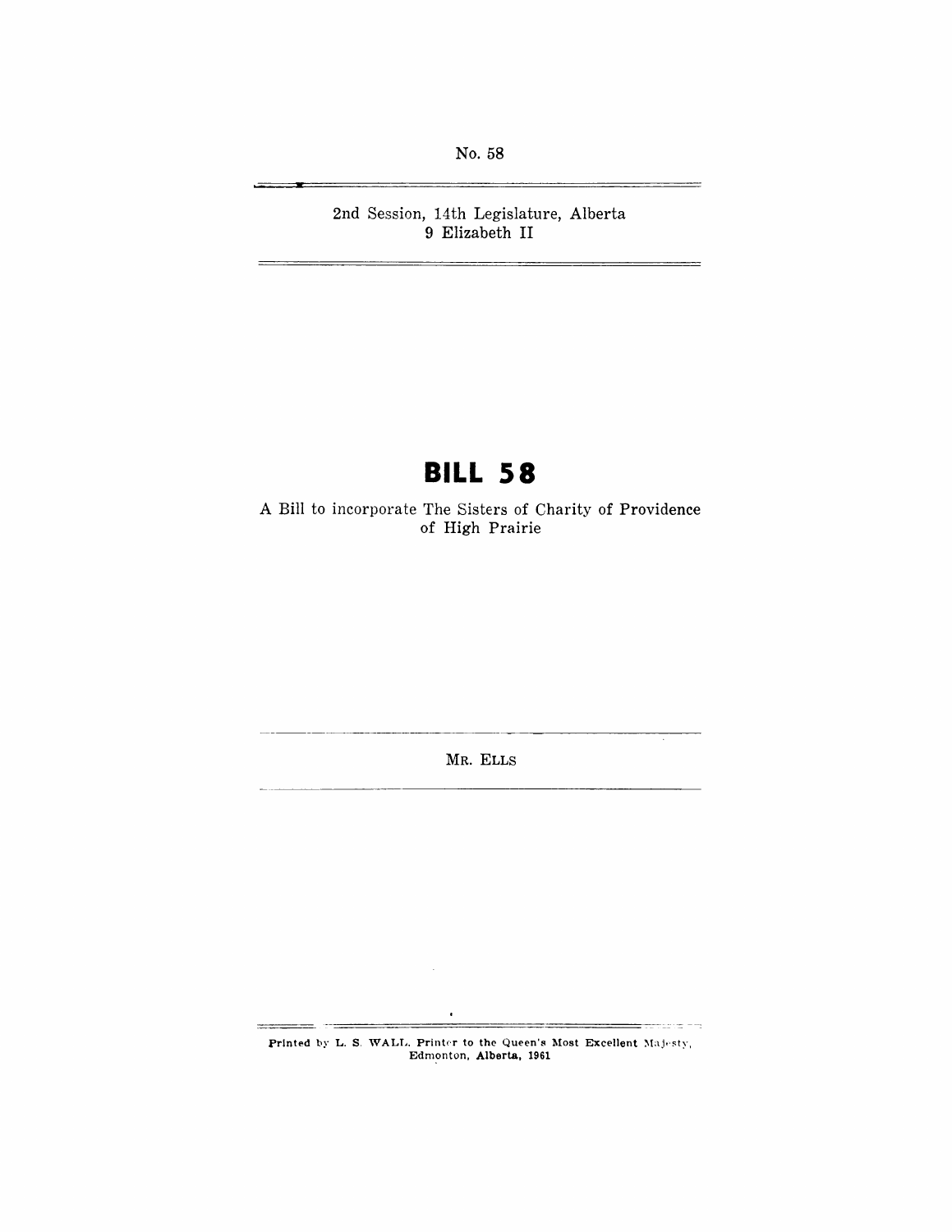## **BILL**

### No. 58 of 1961

#### An Act to incorporate The Sisters of Charity of Providence of High Prairie

#### *(Assented to* , 1961)

**WHEREAS** a petition has been presented praying for Preamble the incorporation of an association of religious women as a body politic and corporate in deed and in name by the name of The Sisters of Charity of Providence of High Prairie; and

WHEREAS it is expedient to grant the prayer of the said petition:

THEREFORE, Her Majesty, by and with the advice and consent of the Legislative Assembly of the Province of Alberta, enacts as follows:

1. Sister Damian, Sister Henri Emile, Sister Margaret Incorpora-Martha, Sister Genovefa, being all members of Les Soeurs tion de Charite de la Providence des Territoires du Nord-Ouest and such other persons as are now or may hereafter become, under the provisions of this Act, members of the hereinafter mentioned corporation, shall be and are hereby declared to be a body politic and corporate in deed and in name by the name of The Sisters of Charity of Providence of High Prairie for the purposes and objects hereinafter set out.

2. The corporation shall have power to conduct charit- Powers of able institutions of any kind or nature whatsoever, and without in any way restricting the generality of the foregoing, shall have power to conduct schools, hospitals, outpatient clinics, schools of nursing, homes for the aged, convents and chapels and to impart education and moral training to students.

3. The corporation shall have perpetual succession and Idem a common seal, and may at all times hereafter contract and be contracted with, sue and be sued, implead and be impleaded in any matter whatsoever. in all courts and places whatsoever in the Province of Alberta.

4. The head office of the corporation shall be at the town Head office of High Prairie, in the Province of Alberta, or at such other places in the Province as may from time to time be determined by the by-laws of the corporation.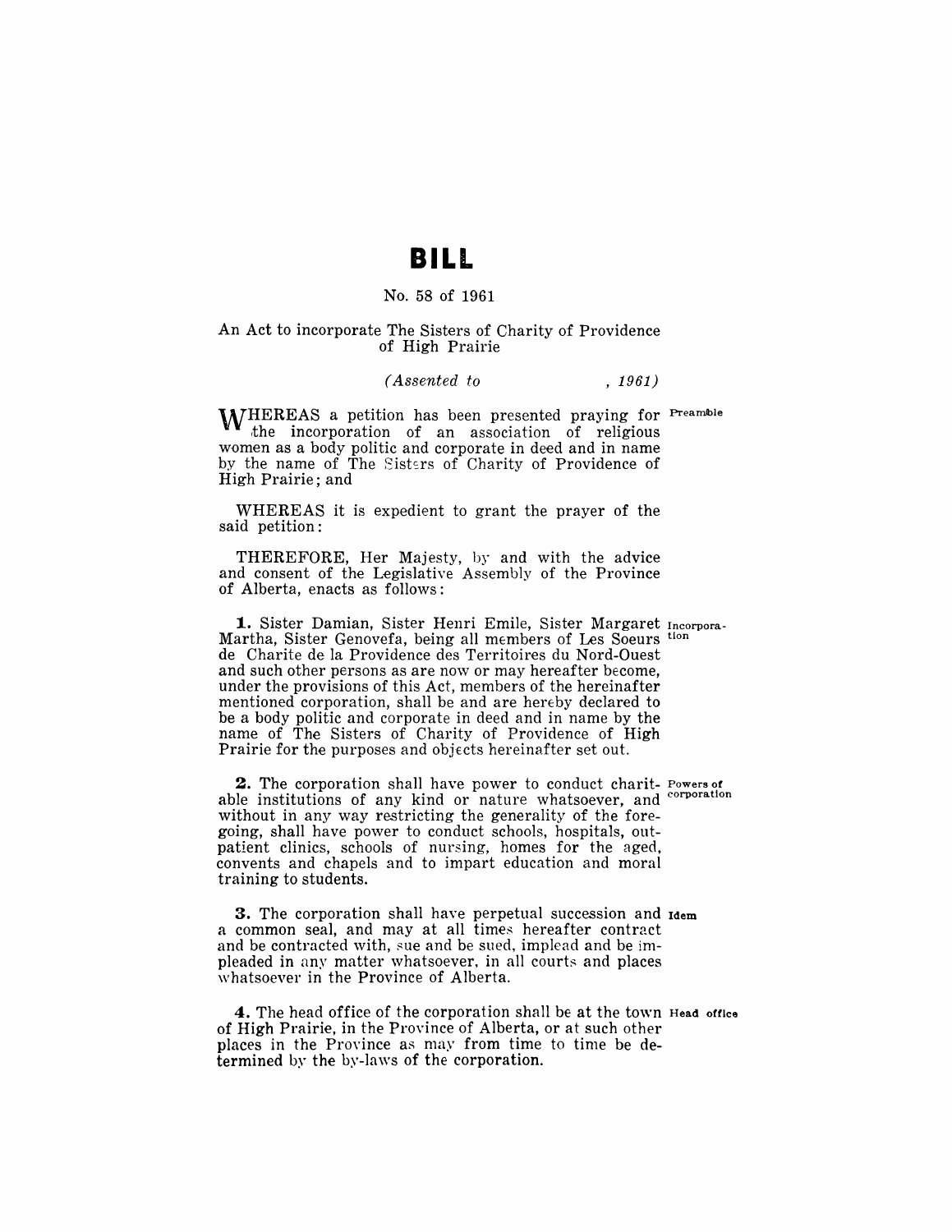Bequests

5. The corporation shall have power from time to time and at all times hereafter to acquire by gift, devise, bequest, transfer, purchase or otherwise for the benefit of the corporation any land or real or personal estate and the corporation may from time to time dispose of the same or any part thereof by sale, transfer or mortgage, lease, exchange or otherwise, and with the proceeds therefrom may acquire other lands, tenements, hereditaments and other property, real or personal, or invest the same in any security whatsoever for the use of the corporation.

Buildings

**6.** The corporation shall have power to erect, construct, equip and maintain buildings, and other erections for the proper carrying on of its educational, hospital and other charitable works and to do all other matters and things necessary for the carrying out of the objects that the corporation may become engaged in or occupied with.

Profits

7. The rents, revenues and profits of all property, real or personal, held by the corporation and the assets and property of the corporation shall be appropriated and applied to the maintenance of the members of the corporation and the construction and maintenance of the institutions carried on by the corporation, and the construction and maintenance of buildings and the acquisition of property, real or personal, requisite for the advancement of charity and benevolence and for the furtherance of any or all the objects and works in which the corporation may engage.

Borrowing powers, ete.

8. The corporation in addition to all other powers shall have power

- (a) to borrow or raise or secure the payment of money by negotiable instruments and by the issue of debentures or debenture stock, bonds, mortgages or obligations, charged upon the property of the corporation, and to extend the period for payment of the same, and to purchase, redeem or payoff any such securities in whole or in part,
- (b) to invest its funds, or any portion thereof, either directly in the name of the corporation, or indirectly in the name of trustees, in the purchase of such securities as it may deem advisable, and also may lend its funds or any portion thereof on any such securities,
- $(c)$  to ensure or give any guarantee for payment of any loan, mortgage, bond or debenture issue, obligations or securities made or issued by the corporation situate within the Province of Alberta, and
- $(d)$  to mortgage or charge all or any part of the property of the corporation either for the payment of security for a debt or otherwise.
- 9. (1) It shall be lawful for the corporation to make bylaws, rules, orders, and regulations for the government

By-laws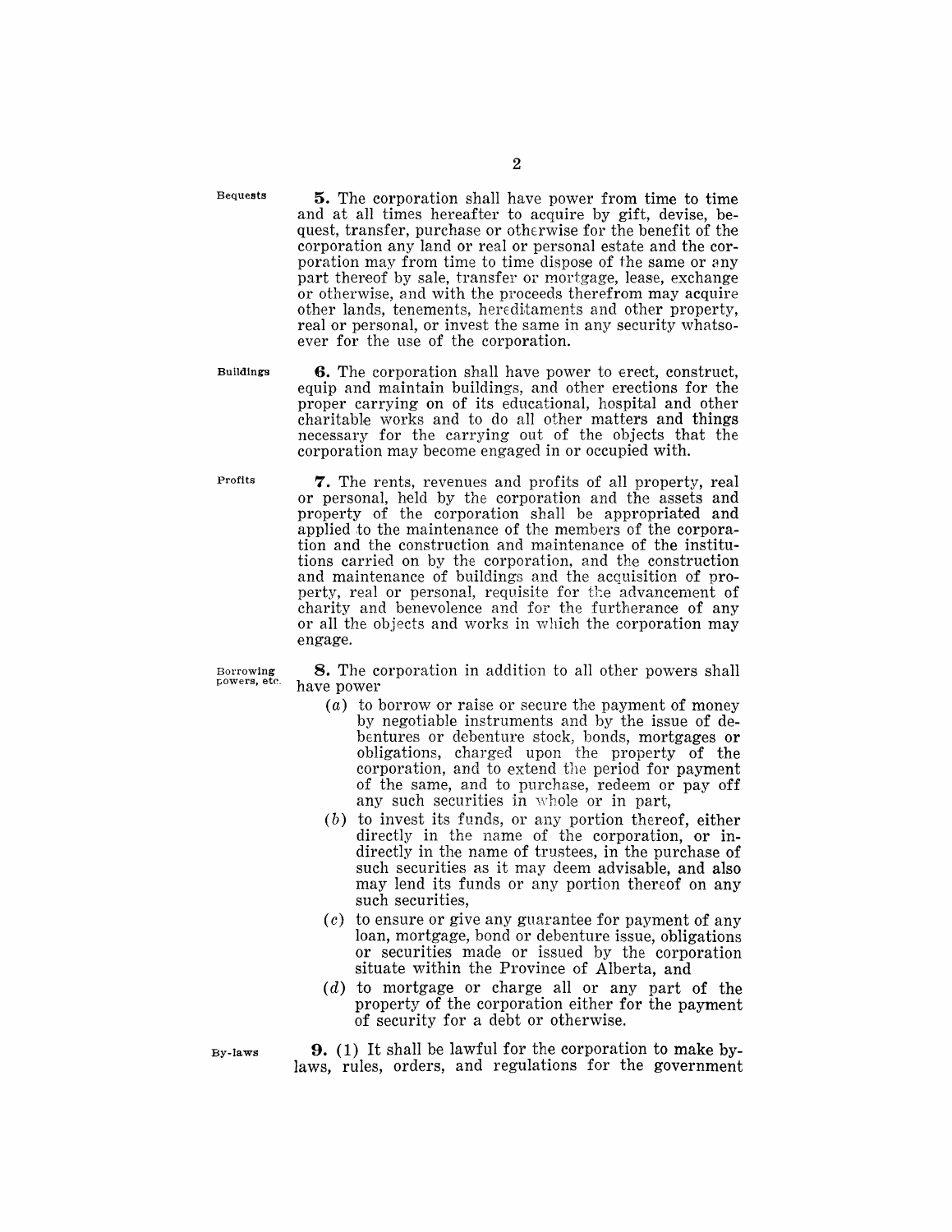and proper administration of the property, affairs, and interest of the said corporation, and to repeal and amend the same from time to time, including the enforcement of discipline and the admission and retirement of members, the appointment, deposition or removal of any persons as members of the corporation, or bearing office therein and generally for the internal government of affairs of the said corporation.

(2) No by-law shall be valid or take effect unless or until it has been approved by the Provincial Superior of Les Soeurs de Charite de la Providence des Territoires du Nord-Ouest.

10. Until otherwise directed by by-laws the incorporators officers mentioned herein shall be the officers of the said corporation.

11. The corporation may exercise any activity that may Mainhelp it to maintain its institutions and may bargain and tenance sell the products of the same provided it conforms to the laws of the Province of Alberta.

12. Upon presentation to the Registrar of the proper <sub>Vesting</sub> land titles office of any transfer or other instrument where- of little by any land or interest in land situate in Alberta is being transferred from Les Soeurs de da Charite de la Providence des Territoires du Nord Ouest, being a corporation incorporated by chapter 13 of the Ordinances of the Northwest Territories of 1902, to the corporation hereby created, the Registrar may without fee or charge therefor do all things necessary to vest such land or interest therein in the name of the corporation, subject to all such encumbrances or charges as may be registered against the title thereof.

**13.** The corporation shall at all times when called upon Accounting to do so by the Lieutenant Governor in Council render an account in writing of its property and affairs.

14. The powers herein granted shall be subject to the General general laws of the Province now in force or hereafter en- laws acted.

**15.** This Act may be cited as "The Sisters of Charity of short title *Providence of High Prairie Act".* 

16. This Act comes into force on the day upon which it coming  $\sum_{n=1}^{\infty}$  is assented to.